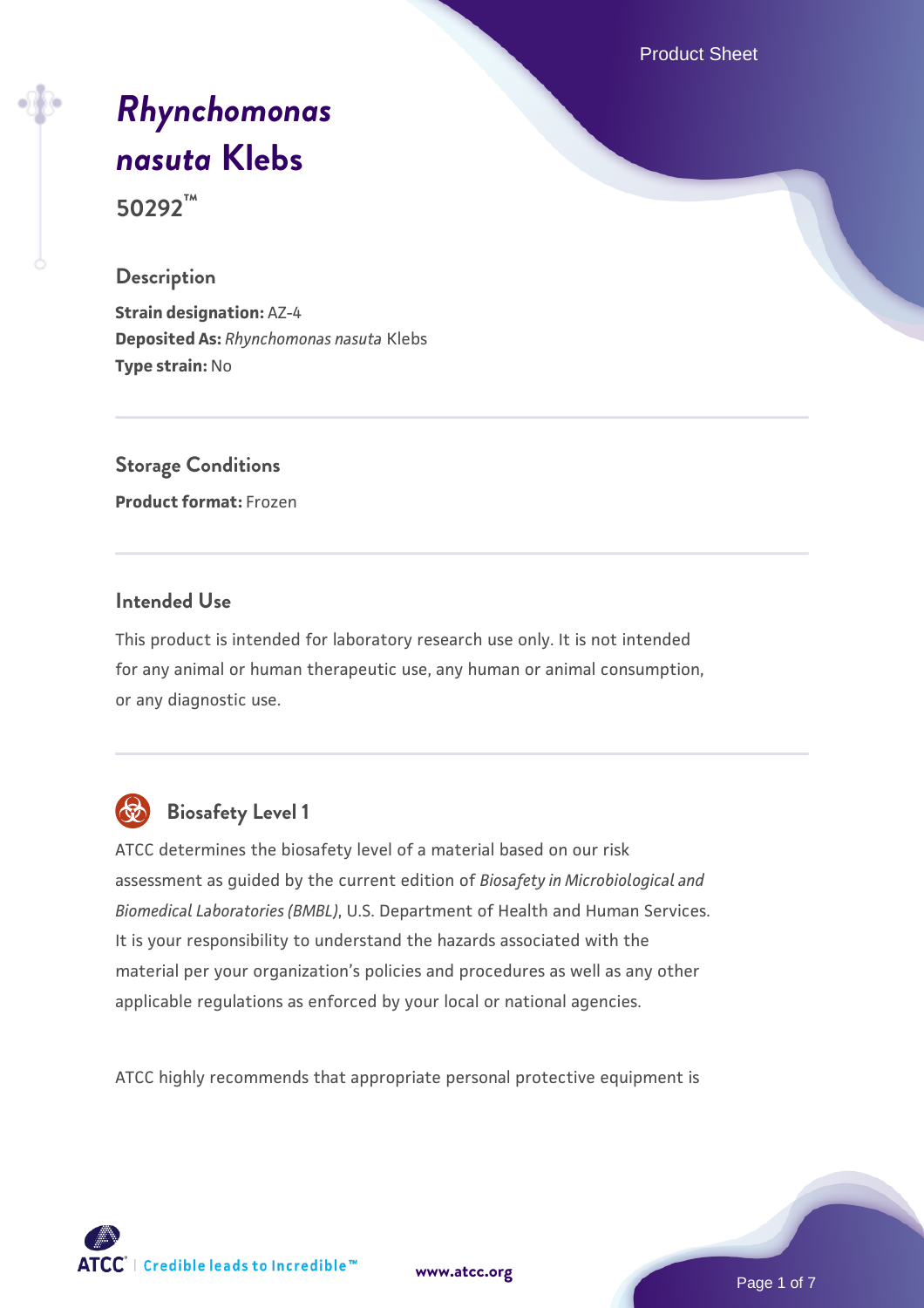#### *[Rhynchomonas nasuta](https://www.atcc.org/products/50292)* [Klebs](https://www.atcc.org/products/50292) **Product Sheet** Product Sheet **50292**

always used when handling vials. For cultures that require storage in liquid nitrogen, it is important to note that some vials may leak when submersed in liquid nitrogen and will slowly fill with liquid nitrogen. Upon thawing, the conversion of the liquid nitrogen back to its gas phase may result in the vial exploding or blowing off its cap with dangerous force creating flying debris. Unless necessary, ATCC recommends that these cultures be stored in the vapor phase of liquid nitrogen rather than submersed in liquid nitrogen.

#### **Certificate of Analysis**

For batch-specific test results, refer to the applicable certificate of analysis that can be found at www.atcc.org.

#### **Growth Conditions**

**Medium:**  [ATCC Medium 802: Sonneborn's Paramecium medium](https://www.atcc.org/-/media/product-assets/documents/microbial-media-formulations/8/0/2/atcc-medium-802.pdf?rev=73d25dbdd49b44529c8ac49753787d74) **Instructions for complete medium:** ATCC Medium 802 inoculated with *Klebsiella pneumoniae* subsp. *pneumoniae* (ATCC® 700831) or *Enterobacter aerogenes* (ATCC® 13048) **Temperature:** 25°C **Incubation:** grown with Enterobacter aerogenes ATCC 13048 and mixed bacteria

#### **Handling Procedures**

Frozen ampules packed in dry ice should either be thawed immediately or stored in liquid nitrogen. If liquid nitrogen storage facilities are not available,



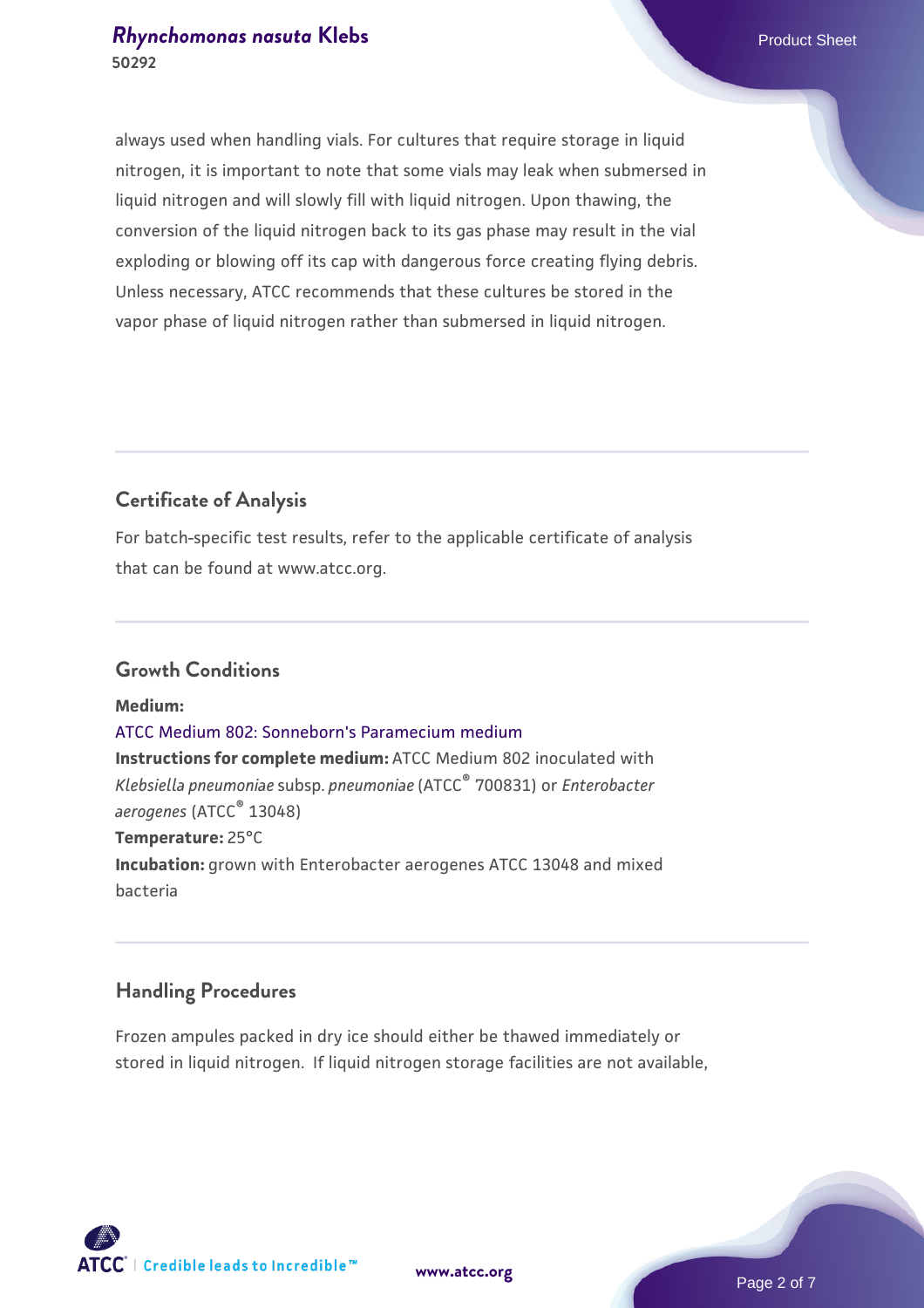frozen ampules may be stored at or below -70°C for approximately one week. **Do not under any circumstance store frozen ampules at refrigerator freezer temperatures (generally -20°C).** Storage of frozen material at this temperature will result in the death of the culture.

1. To thaw a frozen ampule, place it in a 35°C water bath such that the lip of the ampule remains above the water line. Thawing time is approximately 2 to 3 minutes. Do not agitate the ampule. Do not leave ampule in water bath after it is thawed.

2. Add the thawed contents to a T-25 flask containing 10 ml of ATCC medium 802 bacterized with *Klebsiella pneumoniae* subsp. *pneumoniae* (ATCC® 700831) or *Enterobacter aerogenes* (ATCC® 13048).

3. Incubate with the cap tightly sealed at 25°C.

#### **Culture maintenance:**

Subculture every two weeks to a fresh T-25 flask of bacterized medium in the following manner:

1. Vigorously agitate the flask and aseptically transfer 0.5 ml from a growing culture to a T-25 tissue culture flask containing 10.0 ml of ATCC medium 802 bacterized with *Klebsiella pneumoniae* subsp. *pneumoniae* (ATCC® 700831) or *Enterobacter aerogenes* (ATCC® 13048).

2. Incubate flask at 25°C with the cap on tightly.

#### **Reagents for cryopreservation:**

Cryoprotective Solution

DMSO 2.0 ml

Fresh growth medium w/o bacteria 3.0 ml

**Cryopreservation:** 1. Mix the components in the order listed. When the medium is added to the DMSO the solution will warm up due to chemical heat.

2. Harvest cells from a culture that is at or near peak density by filtration



**[www.atcc.org](http://www.atcc.org)**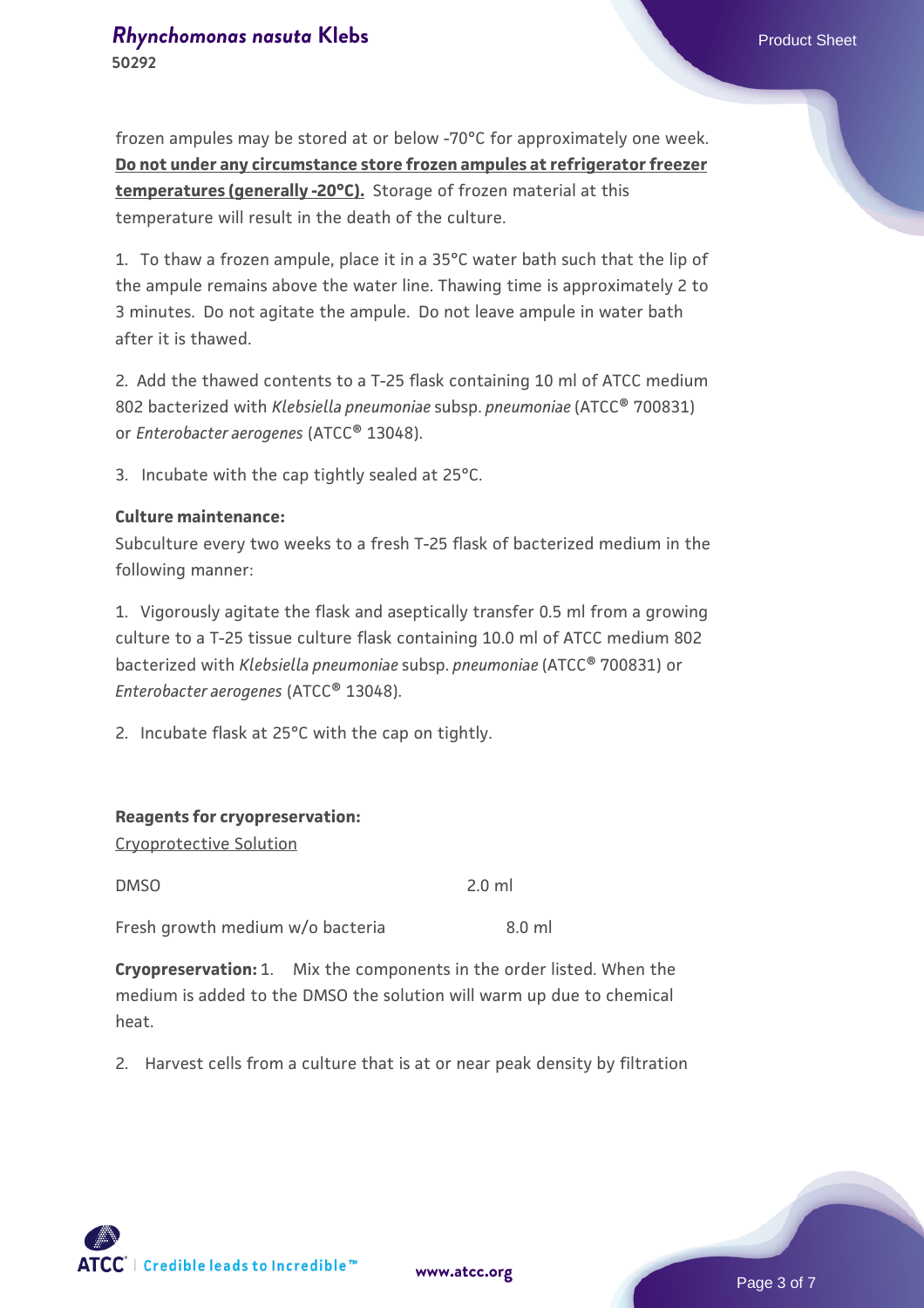and centrifugation at 800 x g for 5 min.

3. Adjust the concentration of cells at least 2 x  $10^6$ /ml in fresh medium.

4. Mix the cell preparation and the cryoprotective solution in equal portions.

5. Dispense in 0.5 ml aliquots into 1.0 - 2.0 ml sterile plastic screw-capped cryules (special plastic vials for cryopreservation).

6. Place vials in a controlled rate freezing unit. From room temperature cool at -1°C/min to -40°C. If freezing unit can compensate for the heat of fusion, maintain rate at -1 C/min through heat of fusion. At -40°C plunge ampules into liquid nitrogen. Alternatively, place the vials in a Nalgene 1°C freezing apparatus. Place the apparatus at -80°C for 1.5 to 2 hours and then plunge ampules into liquid nitrogen. (The cooling rate in this apparatus is approximately -1°C/min.)

7. Ampules are stored in either the vapor or liquid phase of a nitrogen refrigerator.

8. To establish a culture from the frozen state place the vial in a 35°C water bath. Immerse the vial to a level just above the surface of the frozen material. Do not agitate the vial. Immediately after thawing, do not leave in water bath, aseptically remove the contents of the ampule and inoculate into a T-25 tissue culture flask containing 10 ml ATCC medium 802 bacterized with *Klebsiella pneumoniae* subsp. *pneumoniae* (ATCC® 700831) or *Enterobacter aerogenes* (ATCC® 13048).

9. Incubate at 25°C with the cap screwed on tightly.

10. Once the culture is established, vigorously agitate the flask and aseptically transfer 0.5 ml to 10.0 ml of bacterized ATCC medium 802.

11. Follow the protocol for maintenance of culture.

#### **Material Citation**

If use of this material results in a scientific publication, please cite the

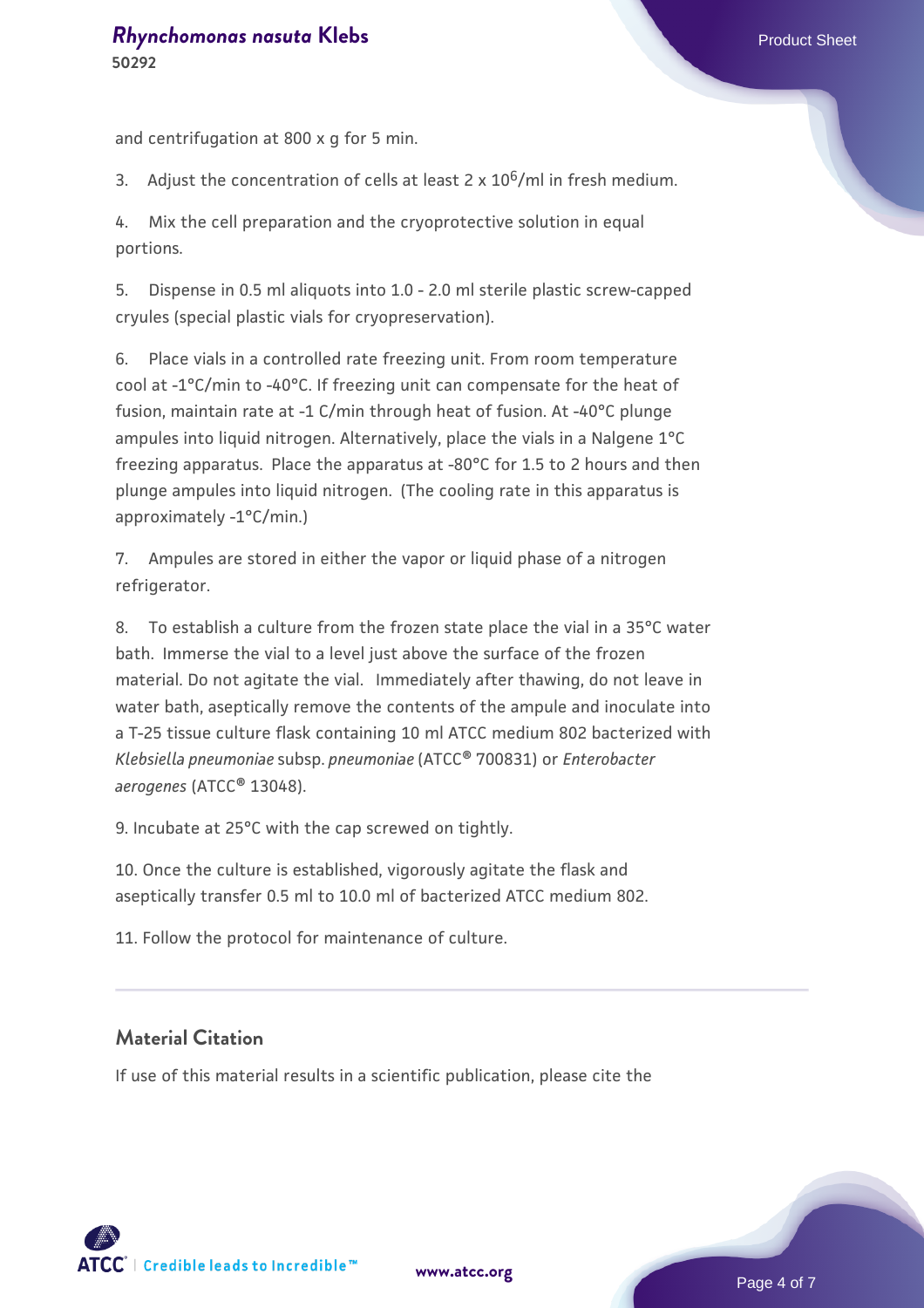#### *[Rhynchomonas nasuta](https://www.atcc.org/products/50292)* [Klebs](https://www.atcc.org/products/50292) **Product Sheet** Product Sheet **50292**

material in the following manner: *Rhynchomonas nasuta* Klebs (ATCC 50292)

#### **References**

References and other information relating to this material are available at www.atcc.org.

#### **Warranty**

The product is provided 'AS IS' and the viability of ATCC® products is warranted for 30 days from the date of shipment, provided that the customer has stored and handled the product according to the information included on the product information sheet, website, and Certificate of Analysis. For living cultures, ATCC lists the media formulation and reagents that have been found to be effective for the product. While other unspecified media and reagents may also produce satisfactory results, a change in the ATCC and/or depositor-recommended protocols may affect the recovery, growth, and/or function of the product. If an alternative medium formulation or reagent is used, the ATCC warranty for viability is no longer valid. Except as expressly set forth herein, no other warranties of any kind are provided, express or implied, including, but not limited to, any implied warranties of merchantability, fitness for a particular purpose, manufacture according to cGMP standards, typicality, safety, accuracy, and/or noninfringement.

### **Disclaimers**

This product is intended for laboratory research use only. It is not intended for any animal or human therapeutic use, any human or animal consumption, or any diagnostic use. Any proposed commercial use is prohibited without a license from ATCC.



**[www.atcc.org](http://www.atcc.org)**

Page 5 of 7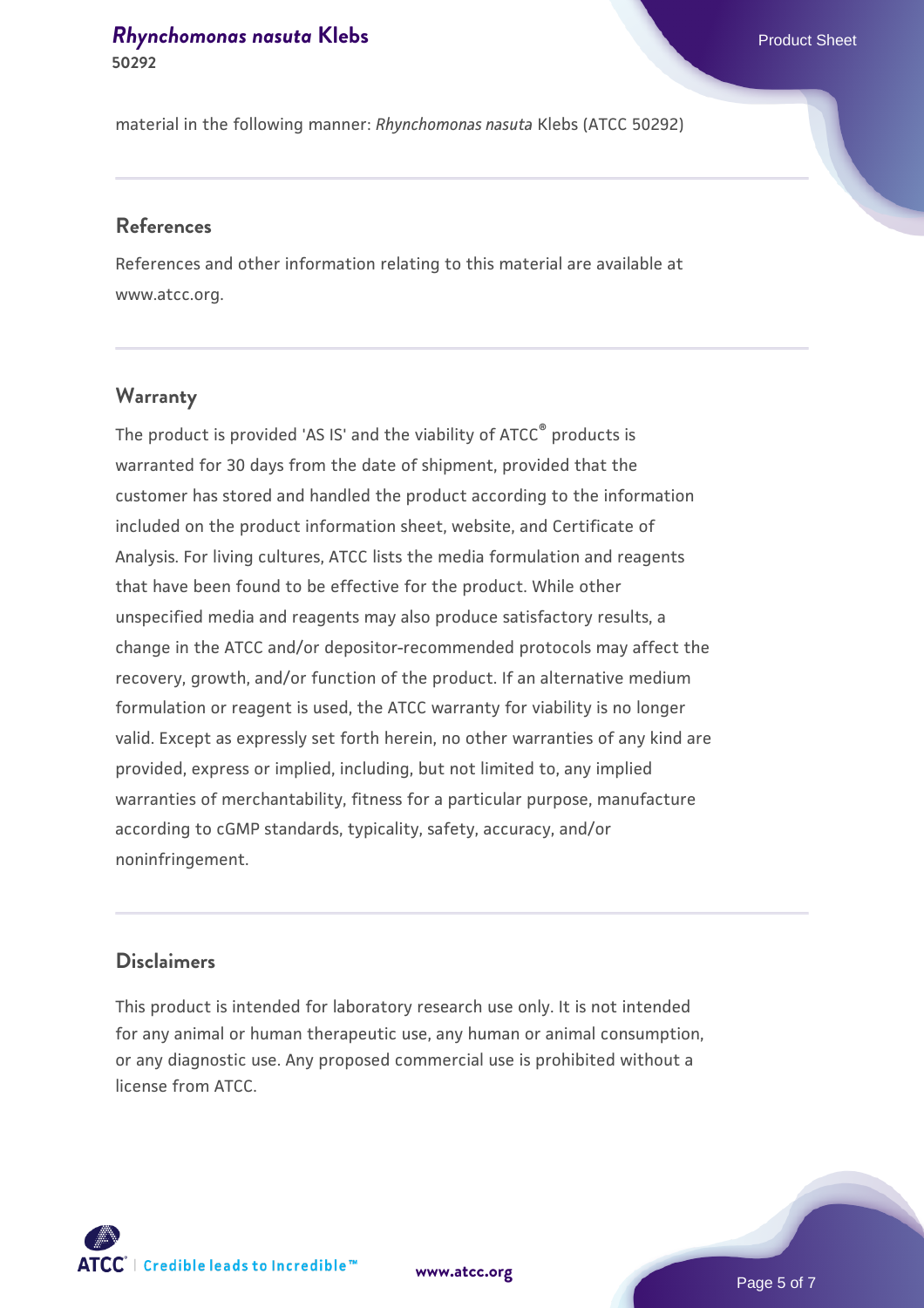While ATCC uses reasonable efforts to include accurate and up-to-date information on this product sheet, ATCC makes no warranties or representations as to its accuracy. Citations from scientific literature and patents are provided for informational purposes only. ATCC does not warrant that such information has been confirmed to be accurate or complete and the customer bears the sole responsibility of confirming the accuracy and completeness of any such information.

This product is sent on the condition that the customer is responsible for and assumes all risk and responsibility in connection with the receipt, handling, storage, disposal, and use of the ATCC product including without limitation taking all appropriate safety and handling precautions to minimize health or environmental risk. As a condition of receiving the material, the customer agrees that any activity undertaken with the ATCC product and any progeny or modifications will be conducted in compliance with all applicable laws, regulations, and guidelines. This product is provided 'AS IS' with no representations or warranties whatsoever except as expressly set forth herein and in no event shall ATCC, its parents, subsidiaries, directors, officers, agents, employees, assigns, successors, and affiliates be liable for indirect, special, incidental, or consequential damages of any kind in connection with or arising out of the customer's use of the product. While reasonable effort is made to ensure authenticity and reliability of materials on deposit, ATCC is not liable for damages arising from the misidentification or misrepresentation of such materials.

Please see the material transfer agreement (MTA) for further details regarding the use of this product. The MTA is available at www.atcc.org.

#### **Copyright and Trademark Information**

© ATCC 2021. All rights reserved. ATCC is a registered trademark of the American Type Culture Collection.

### **Revision**